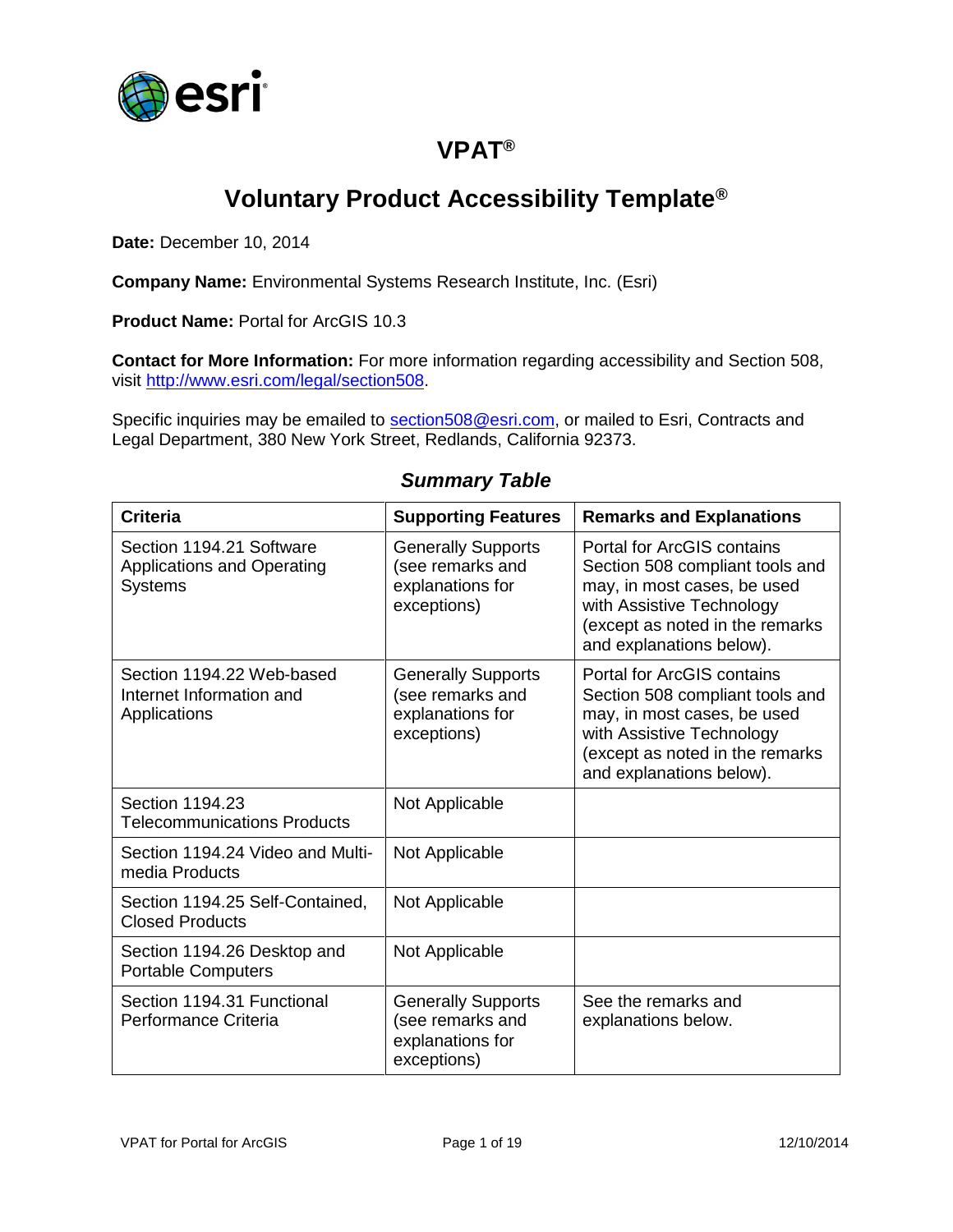| Section 1194.41 Information, | Supports | See the remarks and |
|------------------------------|----------|---------------------|
| Documentation and Support    |          | explanations below. |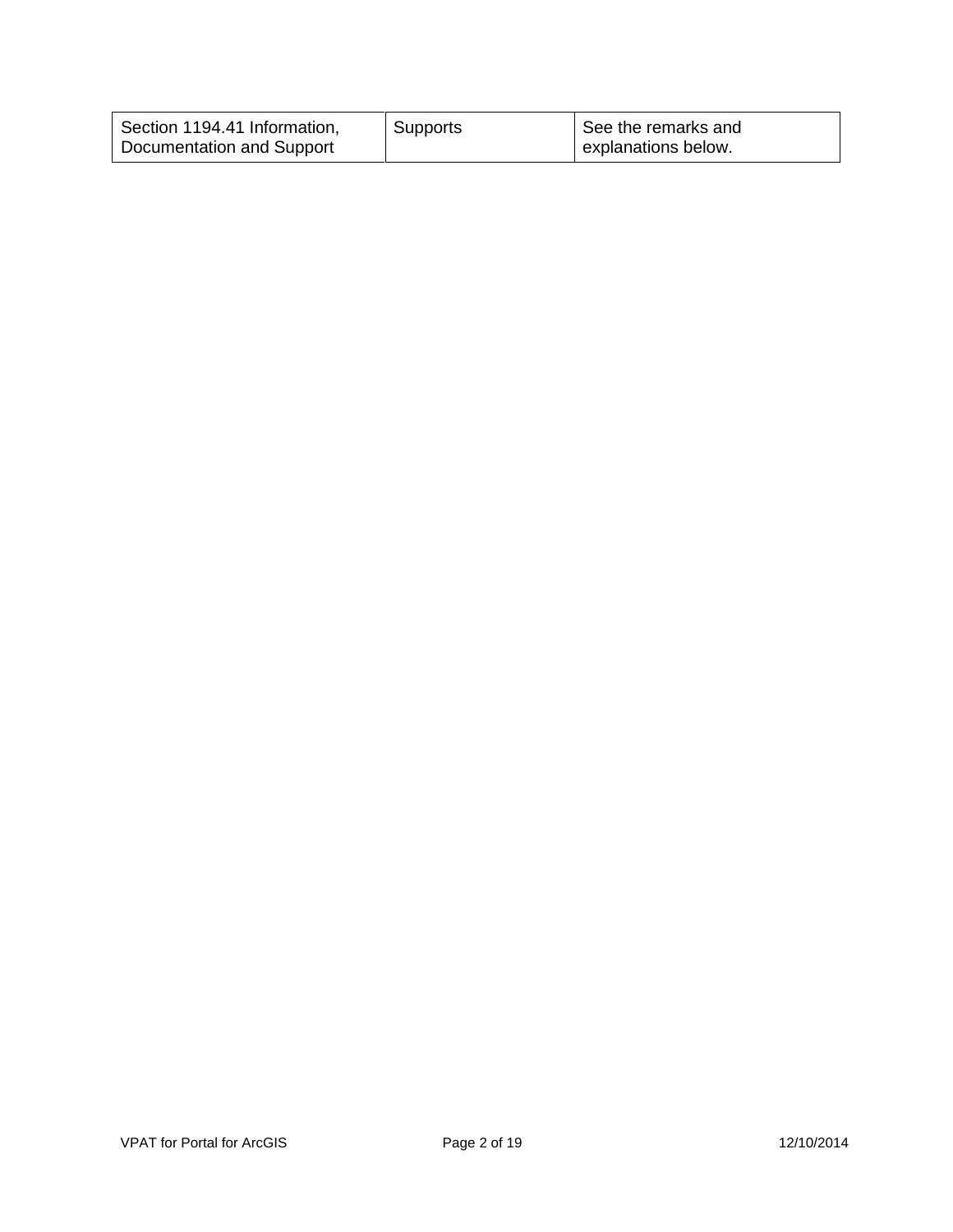| <b>Criteria</b>                                                                                                                                                                                                                                                                                                                                                                                                                                                                                                                                                                                         | <b>Supporting Features</b> | <b>Remarks and Explanations</b>                                                                                                                                                    |
|---------------------------------------------------------------------------------------------------------------------------------------------------------------------------------------------------------------------------------------------------------------------------------------------------------------------------------------------------------------------------------------------------------------------------------------------------------------------------------------------------------------------------------------------------------------------------------------------------------|----------------------------|------------------------------------------------------------------------------------------------------------------------------------------------------------------------------------|
| (a) When software is designed to<br>run on a system that has a<br>keyboard, product functions shall<br>be executable from a keyboard<br>where the function itself or the<br>result of performing a function<br>can be discerned textually.                                                                                                                                                                                                                                                                                                                                                              | <b>Supports</b>            | Portal for ArcGIS uses web<br>browsers to host the dialogs and<br>interfaces, any keyboard or<br>device interaction is governed<br>by the support of the browser<br>and web pages. |
| (b) Applications shall not disrupt<br>or disable activated features of<br>other products that are identified<br>as accessibility features, where<br>those features are developed and<br>documented according to<br>industry standards. Applications<br>also shall not disrupt or disable<br>activated features of any<br>operating system that are<br>identified as accessibility features<br>where the application<br>programming interface for those<br>accessibility features has been<br>documented by the manufacturer<br>of the operating system and is<br>available to the product<br>developer. | <b>Supports</b>            |                                                                                                                                                                                    |
| (c) A well-defined on-screen<br>indication of the current focus<br>shall be provided that moves<br>among interactive interface<br>elements as the input focus<br>changes. The focus shall be<br>programmatically exposed so<br>that Assistive Technology can<br>track focus and focus changes.                                                                                                                                                                                                                                                                                                          | <b>Supports</b>            | Portal for ArcGIS uses web<br>browsers to host the dialogs and<br>interfaces, any keyboard or<br>device interaction is governed<br>by the support of the browser<br>and web pages. |
| (d) Sufficient information about a<br>user interface element including<br>the identity, operation and state<br>of the element shall be available<br>to Assistive Technology. When<br>an image represents a program<br>element, the information<br>conveyed by the image must also<br>be available in text.                                                                                                                                                                                                                                                                                              | <b>Supports</b>            |                                                                                                                                                                                    |
| (e) When bitmap images are<br>used to identify controls, status                                                                                                                                                                                                                                                                                                                                                                                                                                                                                                                                         | Supports                   | Portal for ArcGIS uses web<br>browsers to host the dialogs and                                                                                                                     |

*Section 1194.21 Software Applications and Operating Systems – Detail*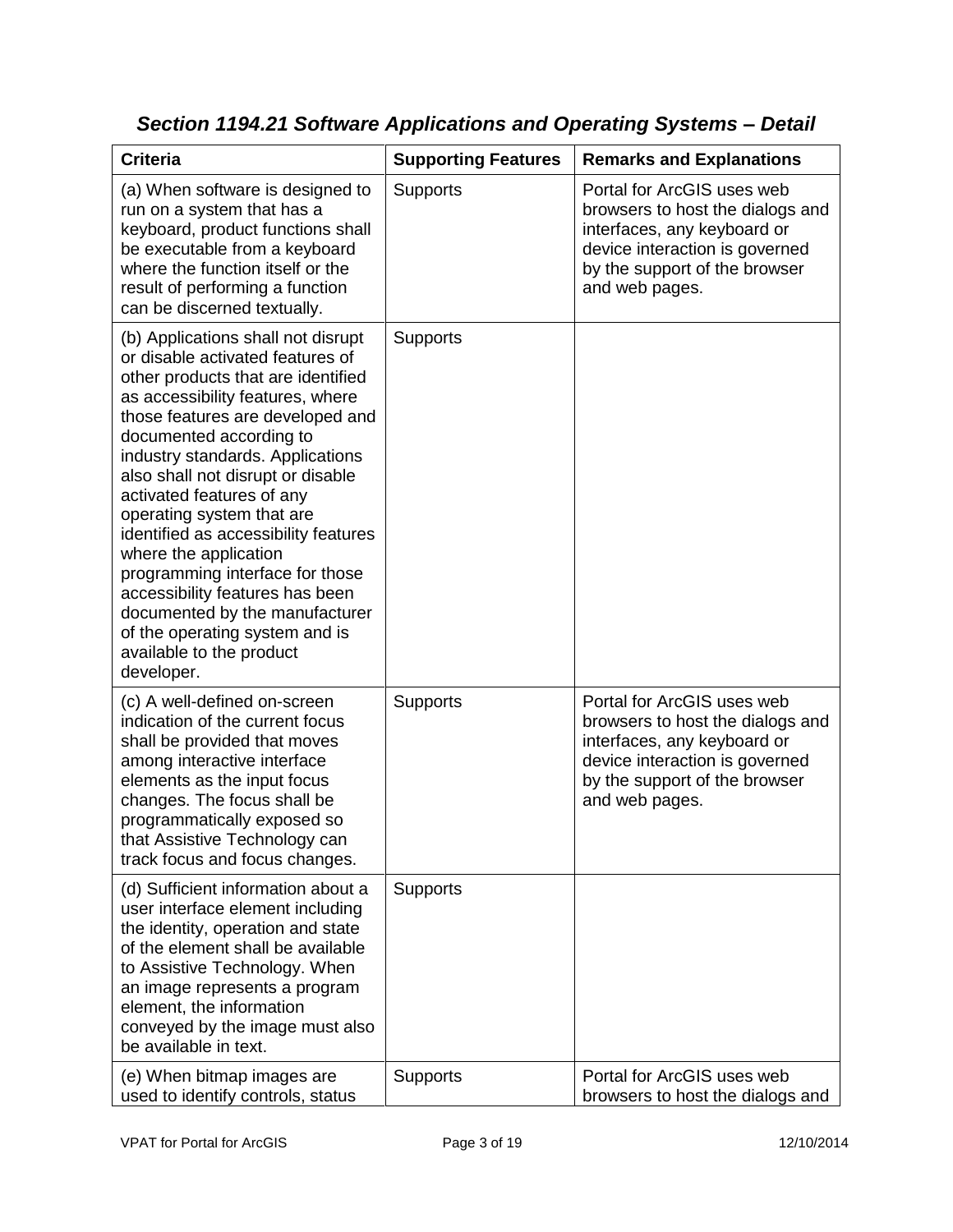| indicators, or other programmatic<br>elements, the meaning assigned<br>to those images shall be<br>consistent throughout an<br>application's performance.                                                                                                           |                                                                      | interfaces, any keyboard or<br>device interaction is governed<br>by the support of the browser<br>and web pages.                                                                   |
|---------------------------------------------------------------------------------------------------------------------------------------------------------------------------------------------------------------------------------------------------------------------|----------------------------------------------------------------------|------------------------------------------------------------------------------------------------------------------------------------------------------------------------------------|
| (f) Textual information shall be<br>provided through operating<br>system functions for displaying<br>text. The minimum information<br>that shall be made available is<br>text content, text input caret<br>location, and text attributes.                           | <b>Supports</b>                                                      | Portal for ArcGIS uses web<br>browsers to host the dialogs and<br>interfaces, any keyboard or<br>device interaction is governed<br>by the support of the browser<br>and web pages. |
| (g) Applications shall not override<br>user selected contrast and color<br>selections and other individual<br>display attributes.                                                                                                                                   | <b>Supports</b>                                                      |                                                                                                                                                                                    |
| (h) When animation is displayed,<br>the information shall be<br>displayable in at least one non-<br>animated presentation mode at<br>the option of the user.                                                                                                        | <b>Supports</b>                                                      |                                                                                                                                                                                    |
| (i) Color coding shall not be used<br>as the only means of conveying<br>information, indicating an action,<br>prompting a response, or<br>distinguishing a visual element.                                                                                          | Supports                                                             |                                                                                                                                                                                    |
| (j) When a product permits a user<br>to adjust color and contrast<br>settings, a variety of color<br>selections capable of producing a<br>range of contrast levels shall be<br>provided.                                                                            | <b>Supports</b>                                                      |                                                                                                                                                                                    |
| (k) Software shall not use<br>flashing or blinking text, objects,<br>or other elements having a flash<br>or blink frequency greater than 2<br>Hz and lower than 55 Hz.                                                                                              | <b>Supports</b>                                                      |                                                                                                                                                                                    |
| (I) When electronic forms are<br>used, the form shall allow people<br>using Assistive Technology to<br>access the information, field<br>elements, and functionality<br>required for completion and<br>submission of the form, including<br>all directions and cues. | Supports when<br>combined with<br>compatible Assistive<br>Technology |                                                                                                                                                                                    |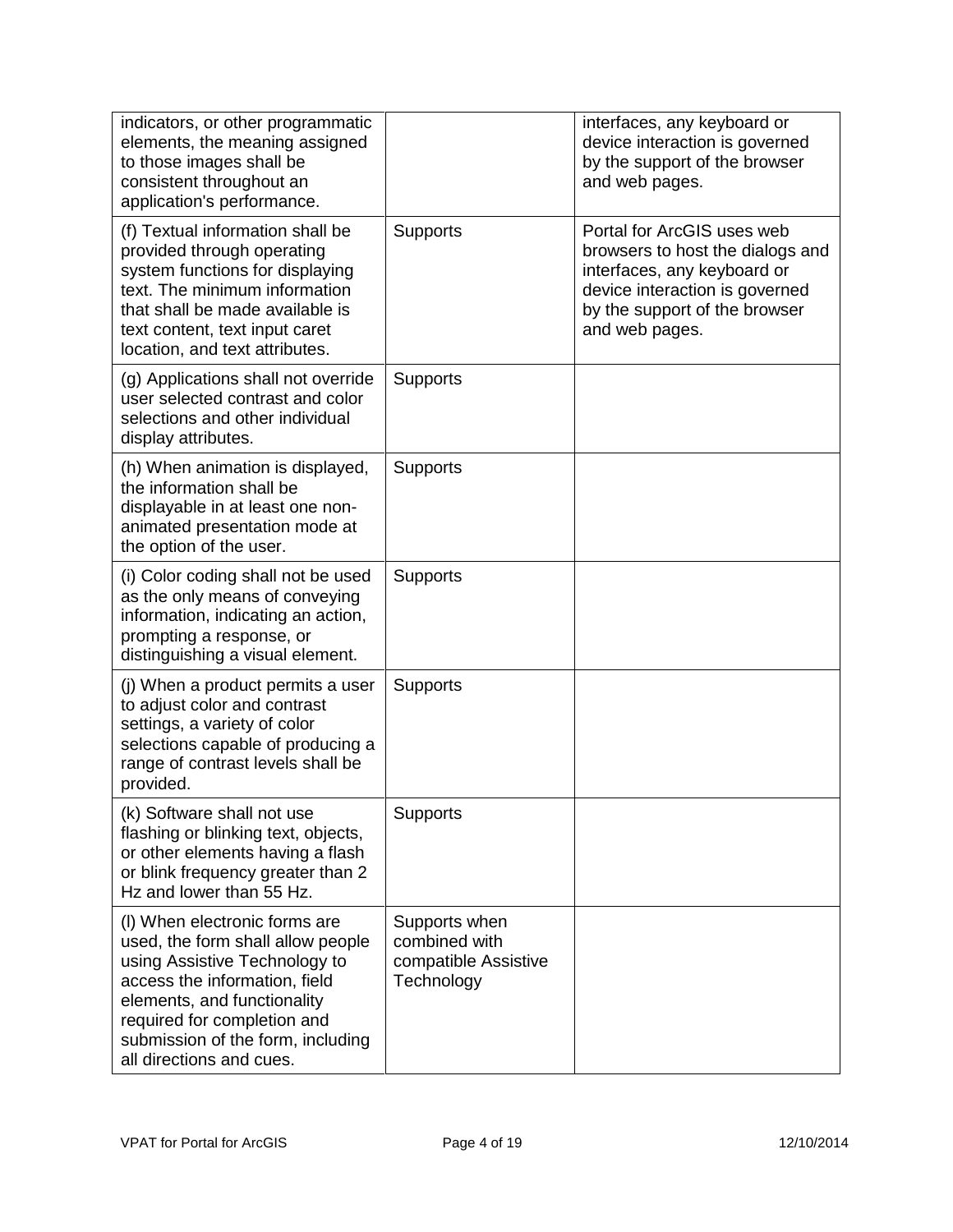| <b>Criteria</b>                                                                                                                                              | <b>Supporting Features</b>         | <b>Remarks and Explanations</b>                                                                                                                                                                                                                                                                                                                                                                                                                                                                                                           |
|--------------------------------------------------------------------------------------------------------------------------------------------------------------|------------------------------------|-------------------------------------------------------------------------------------------------------------------------------------------------------------------------------------------------------------------------------------------------------------------------------------------------------------------------------------------------------------------------------------------------------------------------------------------------------------------------------------------------------------------------------------------|
| (a) A text equivalent for every<br>non-text element shall be<br>provided (e.g., via "alt",<br>"longdesc", or in element<br>content).                         | Supports with<br><b>Exceptions</b> | Most controls provide 'alt' text<br>but some do not given the<br>inherent nature of GIS software,<br>mapping software, and/or<br>general limits on the framework<br>or technology.<br>Note: Portal for ArcGIS contains<br>geographic information system<br>(GIS) technology that captures,<br>manages, and analyzes data<br>through digital maps. Some GIS<br>functions (such as drawing lines<br>on a digital map) cannot be<br>represented with text equivalent<br>and, therefore, no text<br>equivalent exists for these<br>functions. |
| (b) Equivalent alternatives for any<br>multimedia presentation shall be<br>synchronized with the<br>presentation.                                            | Not Applicable                     |                                                                                                                                                                                                                                                                                                                                                                                                                                                                                                                                           |
| (c) Web pages shall be designed<br>so that all information conveyed<br>with color is also available<br>without color, for example from<br>context or markup. | Not Applicable                     |                                                                                                                                                                                                                                                                                                                                                                                                                                                                                                                                           |
| (d) Documents shall be<br>organized so they are readable<br>without requiring an associated<br>style sheet.                                                  | Not Applicable                     |                                                                                                                                                                                                                                                                                                                                                                                                                                                                                                                                           |
| (e) Redundant text links shall be<br>provided for each active region of<br>a server-side image map.                                                          | Supports with<br>Exceptions        | Most controls support redundant<br>text links but some do not given<br>the inherent nature of GIS<br>software, mapping software,<br>and/or general limits on the<br>framework or technology.                                                                                                                                                                                                                                                                                                                                              |
|                                                                                                                                                              |                                    | Note: Portal for ArcGIS contains<br>geographic information system<br>(GIS) technology that captures,<br>manages, and analyzes data<br>through digital maps. Some<br>aspects of a digital map or of                                                                                                                                                                                                                                                                                                                                        |

*Section 1194.22 Web-based Internet Information and Applications – Detail*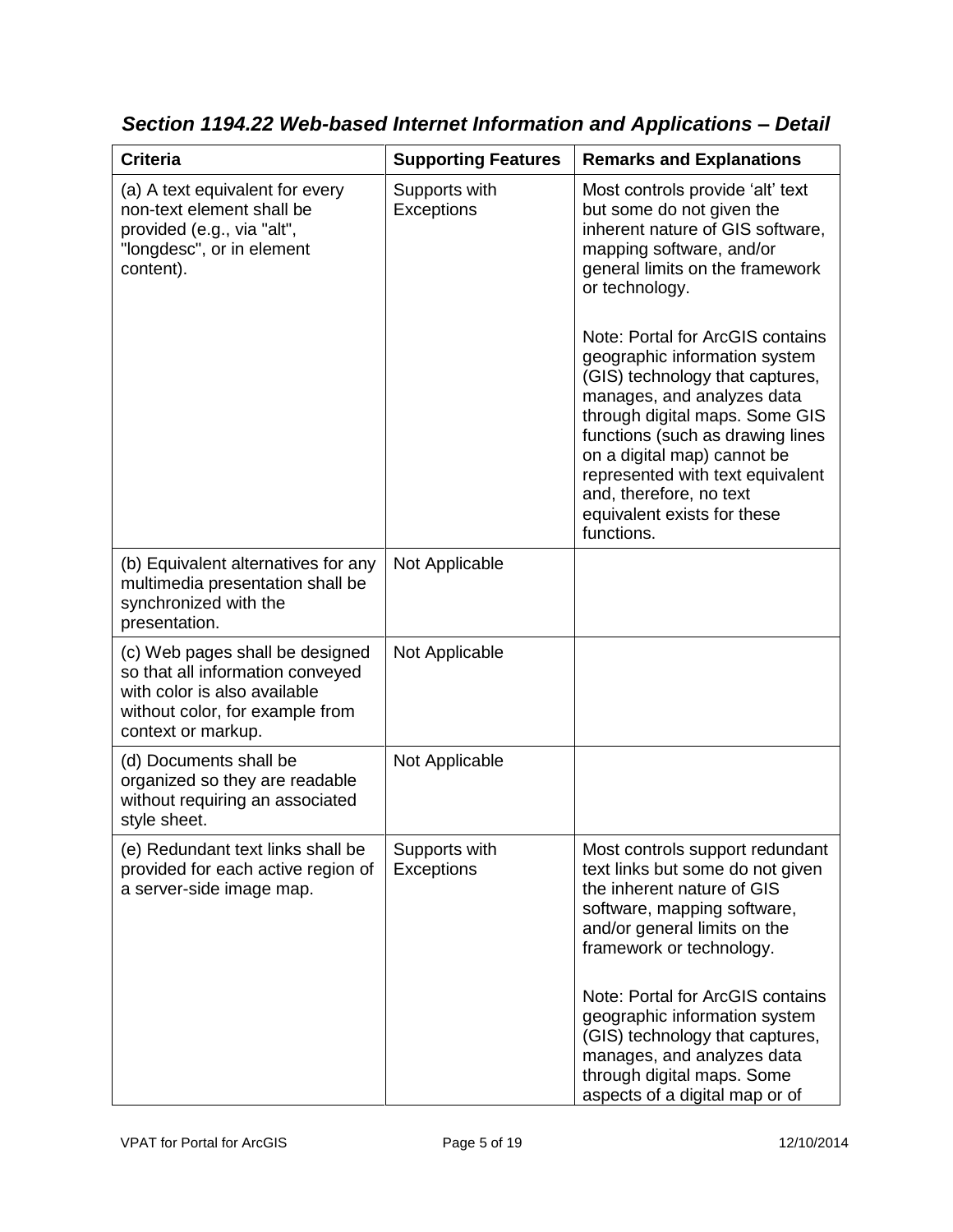|                                                                                                                                                                                                                                                                                                                             |                 | GIS software are inherently<br>visual/graphical and cannot be<br>adequately represented in text.                                                                                                                                                                                           |
|-----------------------------------------------------------------------------------------------------------------------------------------------------------------------------------------------------------------------------------------------------------------------------------------------------------------------------|-----------------|--------------------------------------------------------------------------------------------------------------------------------------------------------------------------------------------------------------------------------------------------------------------------------------------|
| (f) Client-side image maps shall<br>be provided instead of server-<br>side image maps except where<br>the regions cannot be defined<br>with an available geometric<br>shape.                                                                                                                                                | <b>Supports</b> |                                                                                                                                                                                                                                                                                            |
| (g) Row and column headers<br>shall be identified for data tables.                                                                                                                                                                                                                                                          | Supports        |                                                                                                                                                                                                                                                                                            |
| (h) Markup shall be used to<br>associate data cells and header<br>cells for data tables that have two<br>or more logical levels of row or<br>column headers.                                                                                                                                                                | <b>Supports</b> |                                                                                                                                                                                                                                                                                            |
| (i) Frames shall be titled with text<br>that facilitates frame identification<br>and navigation.                                                                                                                                                                                                                            | Not Applicable  |                                                                                                                                                                                                                                                                                            |
| (j) Pages shall be designed to<br>avoid causing the screen to<br>flicker with a frequency greater<br>than 2 Hz and lower than 55 Hz.                                                                                                                                                                                        | <b>Supports</b> |                                                                                                                                                                                                                                                                                            |
| (k) A text-only page, with<br>equivalent information or<br>functionality, shall be provided to<br>make a web site comply with the<br>provisions of this part, when<br>compliance cannot be<br>accomplished in any other way.<br>The content of the text-only page<br>shall be updated whenever the<br>primary page changes. | Not Applicable  | Portal for ArcGIS is geographic<br>information system (GIS)<br>technology that captures,<br>manages, and analyzes data<br>through digital maps. Some<br>aspects of a digital map or of<br>GIS software are inherently<br>visual/graphical and cannot be<br>adequately represented in text. |
| (I) When pages utilize scripting<br>languages to display content, or<br>to create interface elements, the<br>information provided by the script<br>shall be identified with functional<br>text that can be read by Assistive<br>Technology.                                                                                 | <b>Supports</b> |                                                                                                                                                                                                                                                                                            |
| (m) When a web page requires<br>that an applet, plug-in or other<br>application be present on the<br>client system to interpret page<br>content, the page must provide a<br>link to a plug-in or applet that                                                                                                                | Not Applicable  |                                                                                                                                                                                                                                                                                            |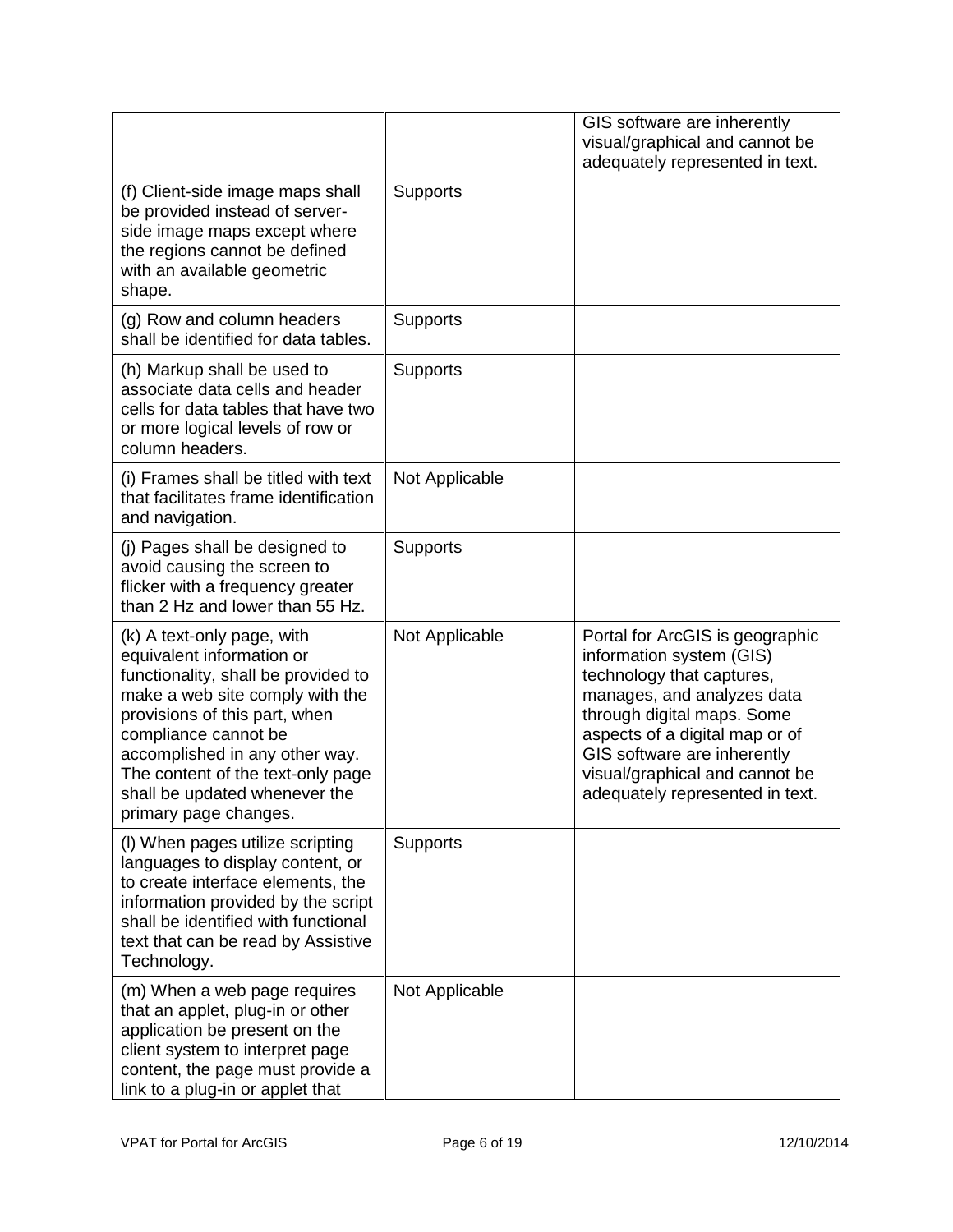| complies with $§1194.21(a)$<br>through (I).                                                                                                                                                                                                                                                         |                |  |
|-----------------------------------------------------------------------------------------------------------------------------------------------------------------------------------------------------------------------------------------------------------------------------------------------------|----------------|--|
| (n) When electronic forms are<br>designed to be completed on-<br>line, the form shall allow people<br>using Assistive Technology to<br>access the information, field<br>elements, and functionality<br>required for completion and<br>submission of the form, including<br>all directions and cues. | Not Applicable |  |
| (o) A method shall be provided<br>that permits users to skip<br>repetitive navigation links.                                                                                                                                                                                                        | Not Applicable |  |
| (p) When a timed response is<br>required, the user shall be alerted<br>and given sufficient time to<br>indicate more time is required.                                                                                                                                                              | Not Applicable |  |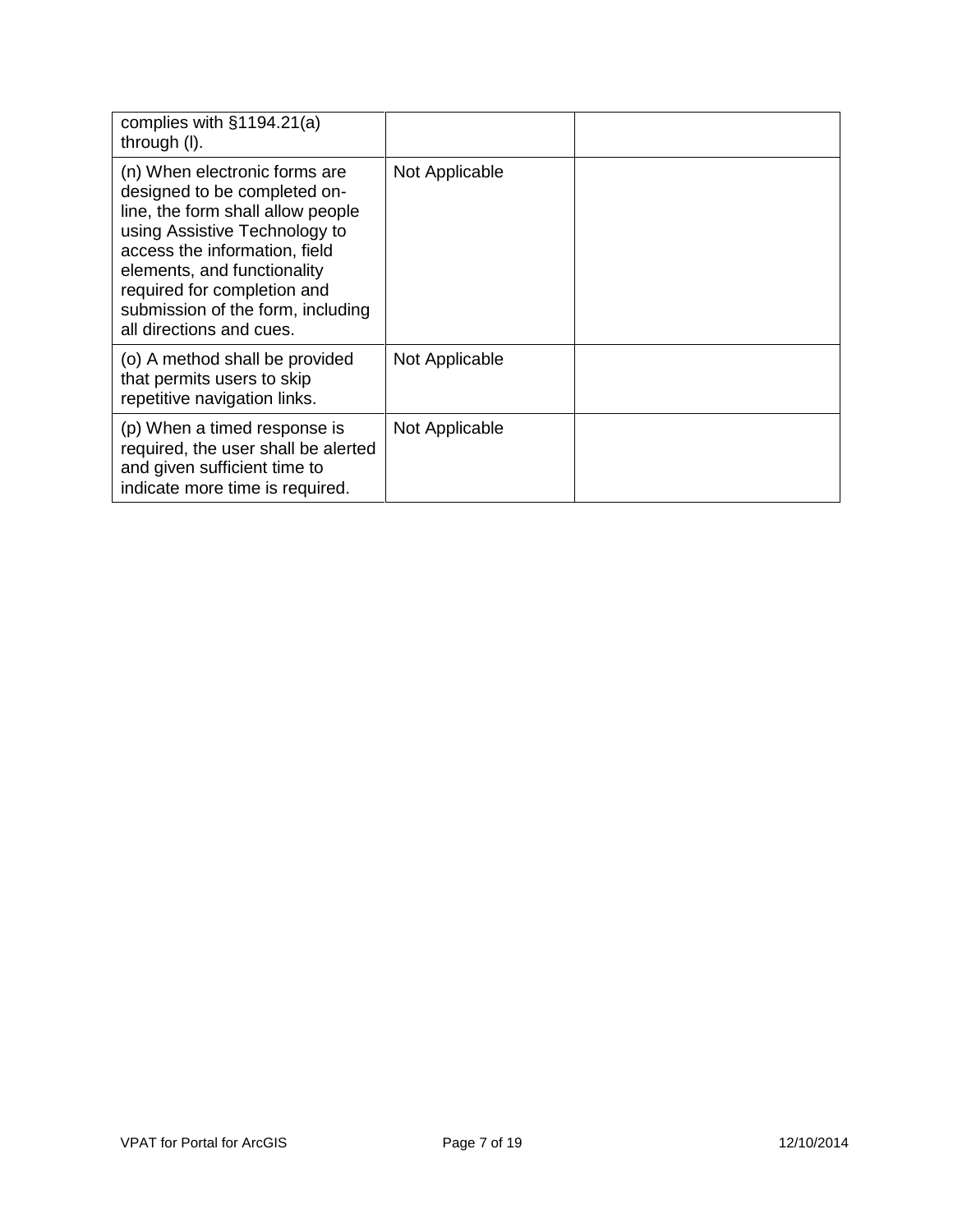| <b>Criteria</b>                                                                                                                                                                                                                                                                                                                                                       | <b>Supporting Features</b> | <b>Remarks and Explanations</b> |
|-----------------------------------------------------------------------------------------------------------------------------------------------------------------------------------------------------------------------------------------------------------------------------------------------------------------------------------------------------------------------|----------------------------|---------------------------------|
| (a) Telecommunications products<br>or systems which provide a<br>function allowing voice<br>communication and which do not<br>themselves provide a TTY<br>functionality shall provide a<br>standard non-acoustic<br>connection point for TTYs.<br>Microphones shall be capable of<br>being turned on and off to allow<br>the user to intermix speech with<br>TTY use. | Not Applicable             |                                 |
| (b) Telecommunications products<br>which include voice<br>communication functionality shall<br>support all commonly used cross-<br>manufacturer non-proprietary<br>standard TTY signal protocols.                                                                                                                                                                     | Not Applicable             |                                 |
| (c) Voice mail, auto-attendant,<br>and interactive voice response<br>telecommunications systems<br>shall be usable by TTY users<br>with their TTYs.                                                                                                                                                                                                                   | Not Applicable             |                                 |
| (d) Voice mail, messaging, auto-<br>attendant, and interactive voice<br>response telecommunications<br>systems that require a response<br>from a user within a time interval,<br>shall give an alert when the time<br>interval is about to run out, and<br>shall provide sufficient time for<br>the user to indicate more time is<br>required.                        | Not Applicable             |                                 |
| (e) Where provided, caller<br>identification and similar<br>telecommunications functions<br>shall also be available for users<br>of TTYs, and for users who<br>cannot see displays.                                                                                                                                                                                   | Not Applicable             |                                 |
| (f) For transmitted voice signals,<br>telecommunications products<br>shall provide a gain adjustable up<br>to a minimum of 20 dB. For<br>incremental volume control, at                                                                                                                                                                                               | Not Applicable             |                                 |

### *Section 1194.23 Telecommunications Products – Detail*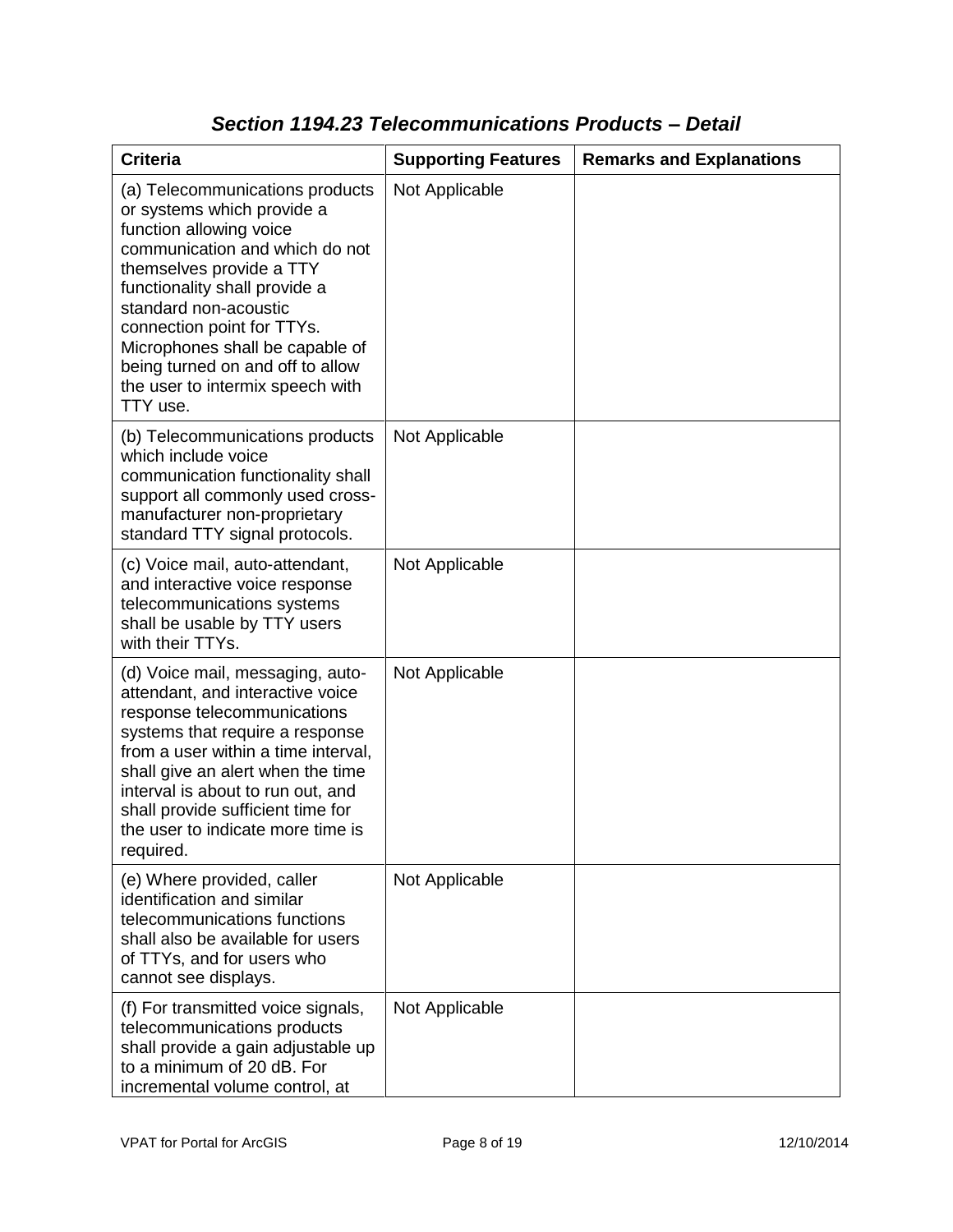| least one intermediate step of 12<br>dB of gain shall be provided.                                                                                                                                                                                                                                                                                                                                                                                                                                                   |                |  |
|----------------------------------------------------------------------------------------------------------------------------------------------------------------------------------------------------------------------------------------------------------------------------------------------------------------------------------------------------------------------------------------------------------------------------------------------------------------------------------------------------------------------|----------------|--|
| (g) If the telecommunications<br>product allows a user to adjust<br>the receive volume, a function<br>shall be provided to automatically<br>reset the volume to the default<br>level after every use.                                                                                                                                                                                                                                                                                                                | Not Applicable |  |
| (h) Where a telecommunications<br>product delivers output by an<br>audio transducer which is<br>normally held up to the ear, a<br>means for effective magnetic<br>wireless coupling to hearing<br>technologies shall be provided.                                                                                                                                                                                                                                                                                    | Not Applicable |  |
| (i) Interference to hearing<br>technologies (including hearing<br>aids, cochlear implants, and<br>assistive listening devices) shall<br>be reduced to the lowest possible<br>level that allows a user of hearing<br>technologies to utilize the<br>telecommunications product.                                                                                                                                                                                                                                       | Not Applicable |  |
| (i) Products that transmit or<br>conduct information or<br>communication, shall pass<br>through cross-manufacturer, non-<br>proprietary, industry-standard<br>codes, translation protocols,<br>formats or other information<br>necessary to provide the<br>information or communication in<br>a usable format. Technologies<br>which use encoding, signal<br>compression, format<br>transformation, or similar<br>techniques shall not remove<br>information needed for access or<br>shall restore it upon delivery. | Not Applicable |  |
| (k)(1) Products which have<br>mechanically operated controls<br>or keys shall comply with the<br>following: Controls and Keys<br>shall be tactilely discernible<br>without activating the controls or<br>keys.                                                                                                                                                                                                                                                                                                       | Not Applicable |  |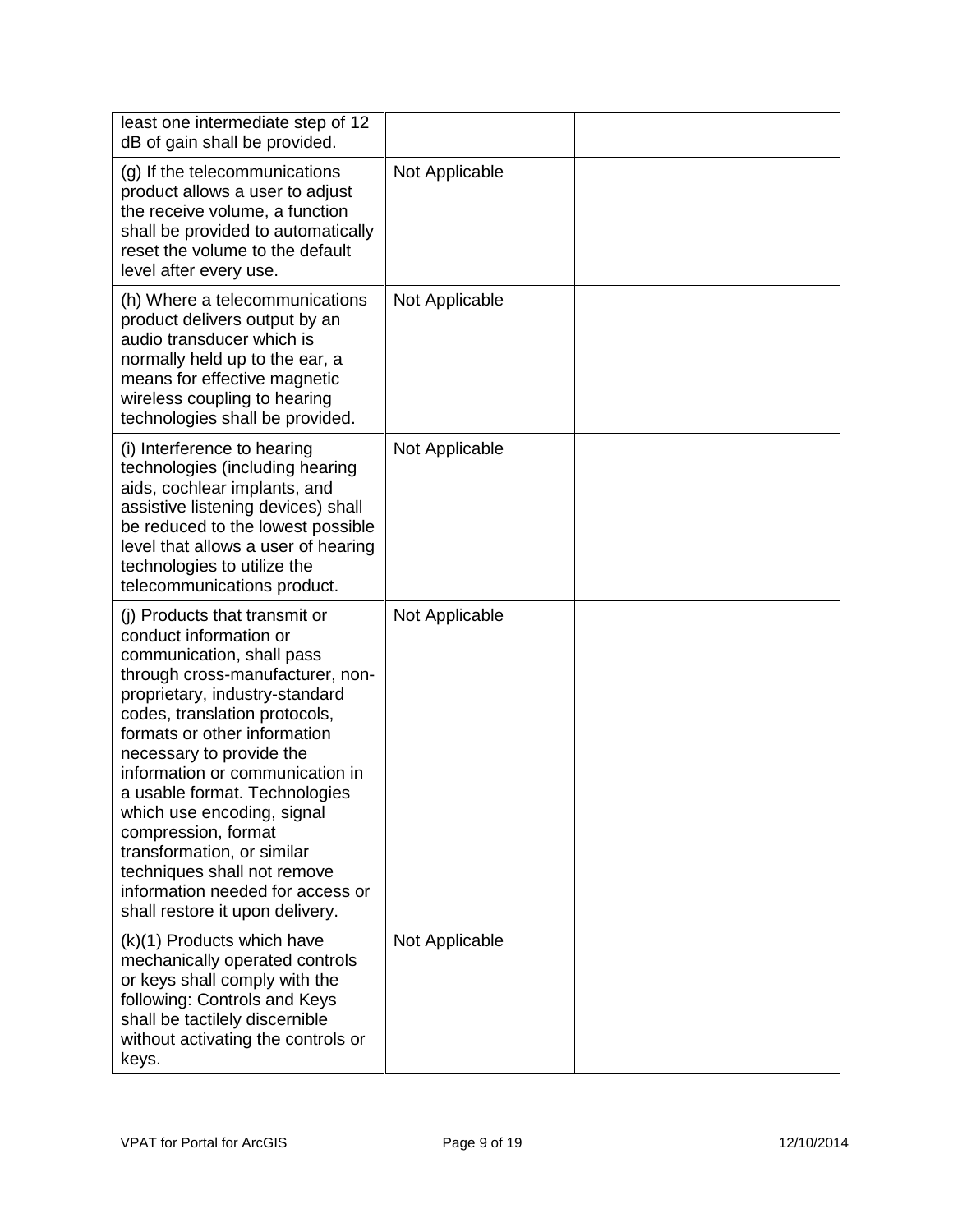| $(k)(2)$ Products which have<br>mechanically operated controls<br>or keys shall comply with the<br>following: Controls and Keys<br>shall be operable with one hand<br>and shall not require tight<br>grasping, pinching, twisting of the<br>wrist. The force required to<br>activate controls and keys shall<br>be 5 lbs. (22.2N) maximum. |                |  |
|--------------------------------------------------------------------------------------------------------------------------------------------------------------------------------------------------------------------------------------------------------------------------------------------------------------------------------------------|----------------|--|
| (k)(3) Products which have<br>mechanically operated controls<br>or keys shall comply with the<br>following: If key repeat is<br>supported, the delay before<br>repeat shall be adjustable to at<br>least 2 seconds. Key repeat rate<br>shall be adjustable to 2 seconds<br>per character.                                                  | Not Applicable |  |
| $(k)(4)$ Products which have<br>mechanically operated controls<br>or keys shall comply with the<br>following: The status of all locking<br>or toggle controls or keys shall be<br>visually discernible, and<br>discernible either through touch<br>or sound.                                                                               | Not Applicable |  |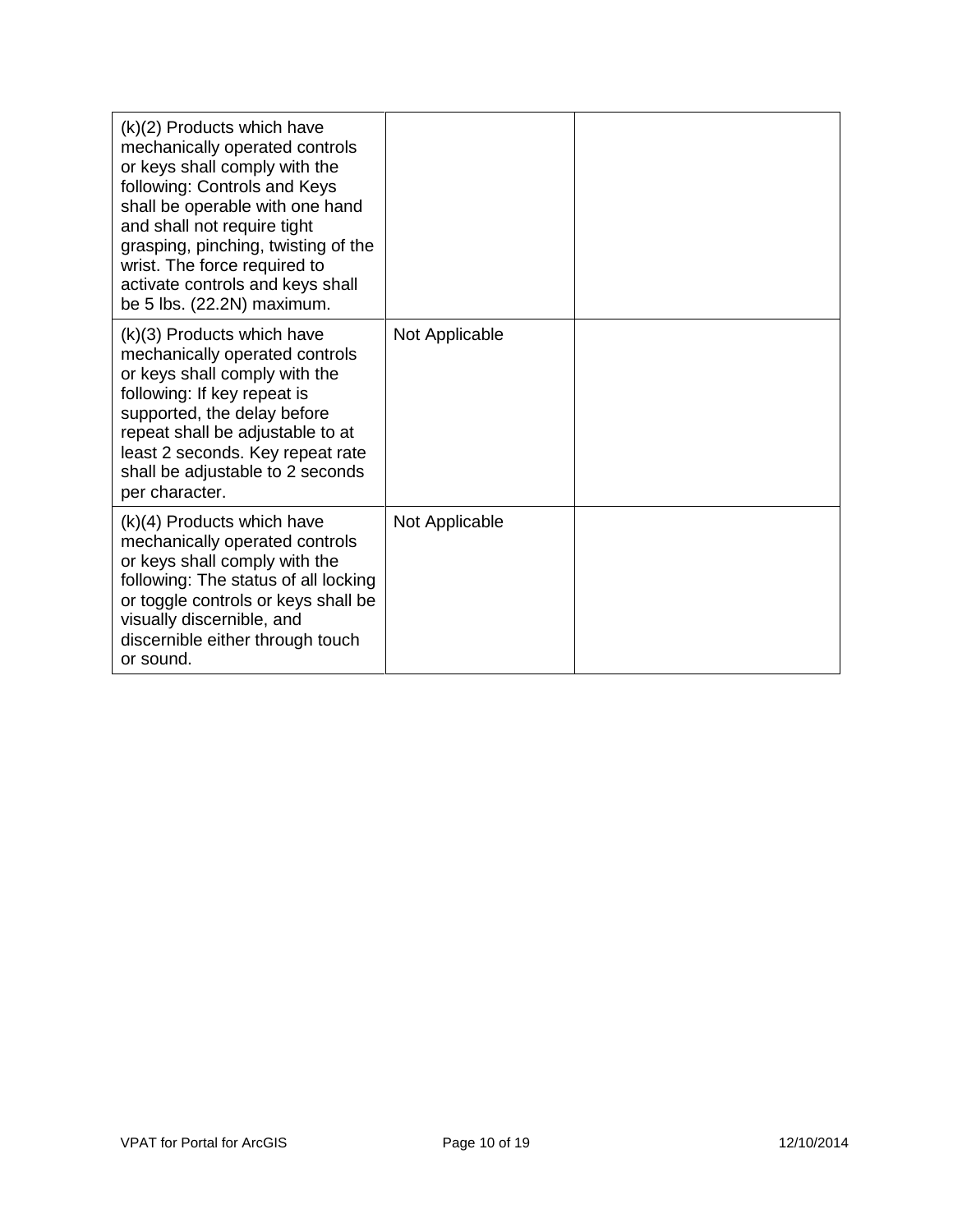| <b>Criteria</b>                                                                                                                                                                                                                                                                                                                                                                                                                                                                                                                                                                                                                                                                                                                                                                                                                                                                                                                                                           | <b>Supporting Features</b> | <b>Remarks and Explanations</b> |
|---------------------------------------------------------------------------------------------------------------------------------------------------------------------------------------------------------------------------------------------------------------------------------------------------------------------------------------------------------------------------------------------------------------------------------------------------------------------------------------------------------------------------------------------------------------------------------------------------------------------------------------------------------------------------------------------------------------------------------------------------------------------------------------------------------------------------------------------------------------------------------------------------------------------------------------------------------------------------|----------------------------|---------------------------------|
| a) All analog television displays<br>13 inches and larger, and<br>computer equipment that<br>includes analog television<br>receiver or display circuitry, shall<br>be equipped with caption<br>decoder circuitry which<br>appropriately receives, decodes,<br>and displays closed captions<br>from broadcast, cable, videotape,<br>and DVD signals. As soon as<br>practicable, but not later than<br>July 1, 2002, widescreen digital<br>television (DTV) displays<br>measuring at least 7.8 inches<br>vertically, DTV sets with<br>conventional displays measuring<br>at least 13 inches vertically, and<br>stand-alone DTV tuners, whether<br>or not they are marketed with<br>display screens, and computer<br>equipment that includes DTV<br>receiver or display circuitry, shall<br>be equipped with caption<br>decoder circuitry which<br>appropriately receives, decodes,<br>and displays closed captions<br>from broadcast, cable, videotape,<br>and DVD signals. | Not Applicable             |                                 |
| (b) Television tuners, including<br>tuner cards for use in computers,<br>shall be equipped with secondary<br>audio program playback circuitry.                                                                                                                                                                                                                                                                                                                                                                                                                                                                                                                                                                                                                                                                                                                                                                                                                            | Not Applicable             |                                 |
| (c) All training and informational<br>video and multimedia productions<br>which support the agency's<br>mission, regardless of format,<br>that contain speech or other<br>audio information necessary for<br>the comprehension of the<br>content, shall be open or closed<br>captioned.                                                                                                                                                                                                                                                                                                                                                                                                                                                                                                                                                                                                                                                                                   | Not Applicable             |                                 |
| (d) All training and informational<br>video and multimedia productions<br>which support the agency's<br>mission, regardless of format,                                                                                                                                                                                                                                                                                                                                                                                                                                                                                                                                                                                                                                                                                                                                                                                                                                    | Not Applicable             |                                 |

### *Section 1194.24 Video and Multi-media Products – Detail*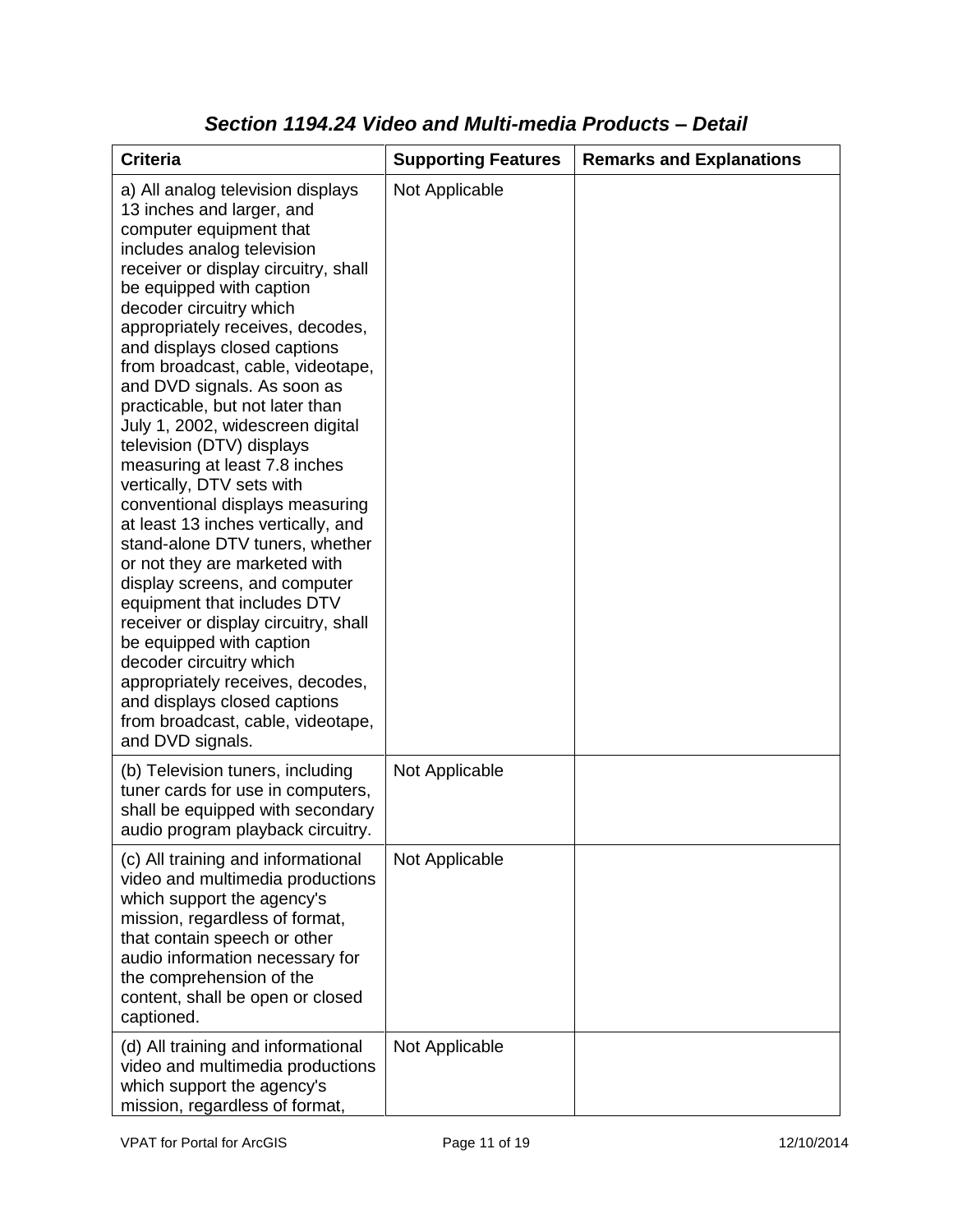| that contain visual information<br>necessary for the comprehension<br>of the content, shall be audio<br>described.                    |                |  |
|---------------------------------------------------------------------------------------------------------------------------------------|----------------|--|
| (e) Display or presentation of<br>alternate text presentation or<br>audio descriptions shall be user-<br>selectable unless permanent. | Not Applicable |  |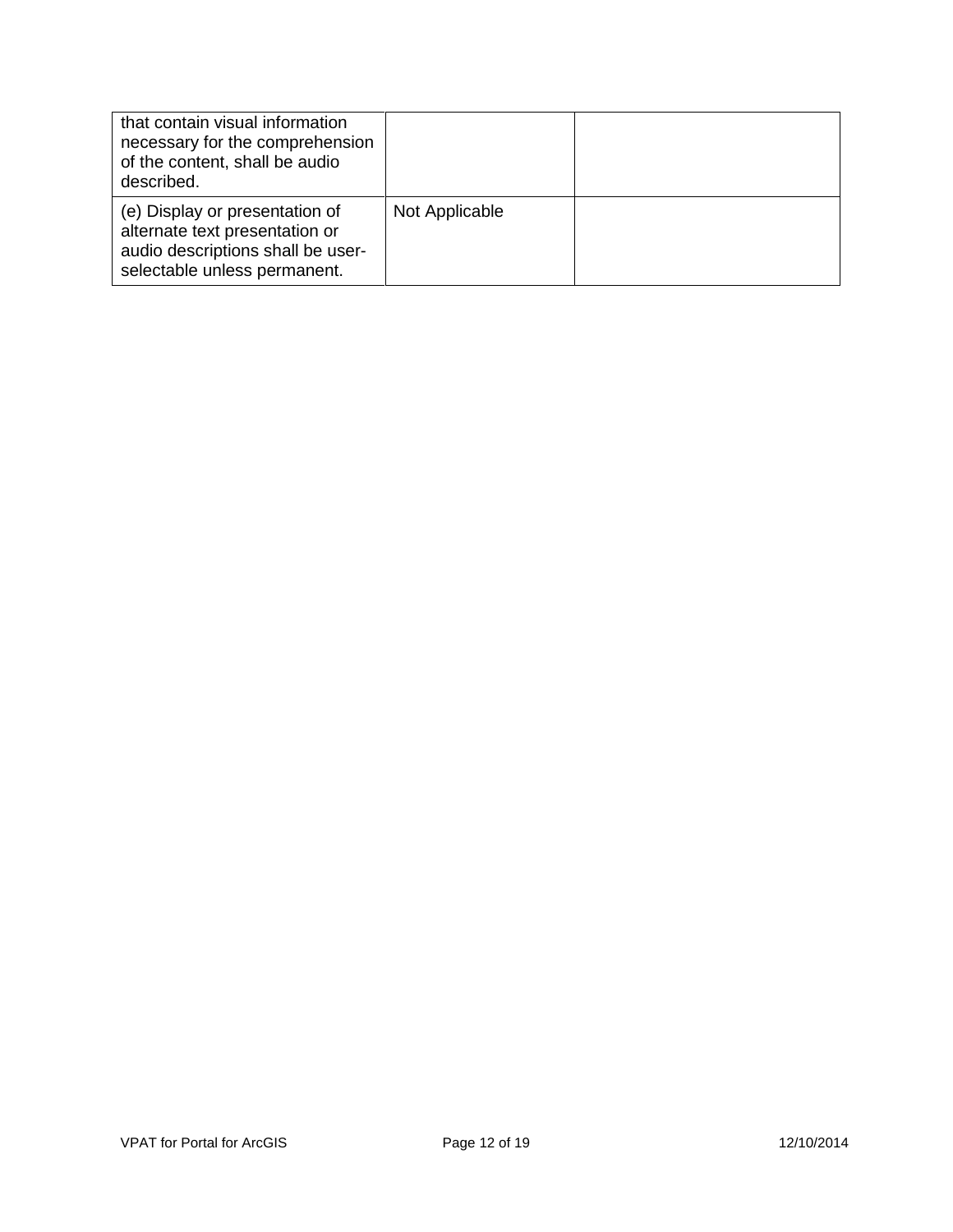## *Section 1194.25 Self-Contained, Closed Products – Detail*

| <b>Criteria</b>                                                                                                                                                                                                                                                                                                                                                                   | <b>Supporting Features</b> | <b>Remarks and Explanations</b> |
|-----------------------------------------------------------------------------------------------------------------------------------------------------------------------------------------------------------------------------------------------------------------------------------------------------------------------------------------------------------------------------------|----------------------------|---------------------------------|
| (a) Self contained products shall<br>be usable by people with<br>disabilities without requiring an<br>end-user to attach Assistive<br>Technology to the product.<br>Personal headsets for private<br>listening are not Assistive<br>Technology.                                                                                                                                   | Not Applicable             |                                 |
| (b) When a timed response is<br>required, the user shall be alerted<br>and given sufficient time to<br>indicate more time is required.                                                                                                                                                                                                                                            | Not Applicable             |                                 |
| (c) Where a product utilizes<br>touchscreens or contact-sensitive<br>controls, an input method shall<br>be provided that complies with<br>§1194.23 (k) (1) through (4).                                                                                                                                                                                                           | Not Applicable             |                                 |
| (d) When biometric forms of user<br>identification or control are used,<br>an alternative form of<br>identification or activation, which<br>does not require the user to<br>possess particular biological<br>characteristics, shall also be<br>provided.                                                                                                                          | Not Applicable             |                                 |
| (e) When products provide<br>auditory output, the audio signal<br>shall be provided at a standard<br>signal level through an industry<br>standard connector that will allow<br>for private listening. The product<br>must provide the ability to<br>interrupt, pause, and restart the<br>audio at any time.                                                                       | Not Applicable             |                                 |
| (f) When products deliver voice<br>output in a public area,<br>incremental volume control shall<br>be provided with output<br>amplification up to a level of at<br>least 65 dB. Where the ambient<br>noise level of the environment is<br>above 45 dB, a volume gain of at<br>least 20 dB above the ambient<br>level shall be user selectable. A<br>function shall be provided to | Not Applicable             |                                 |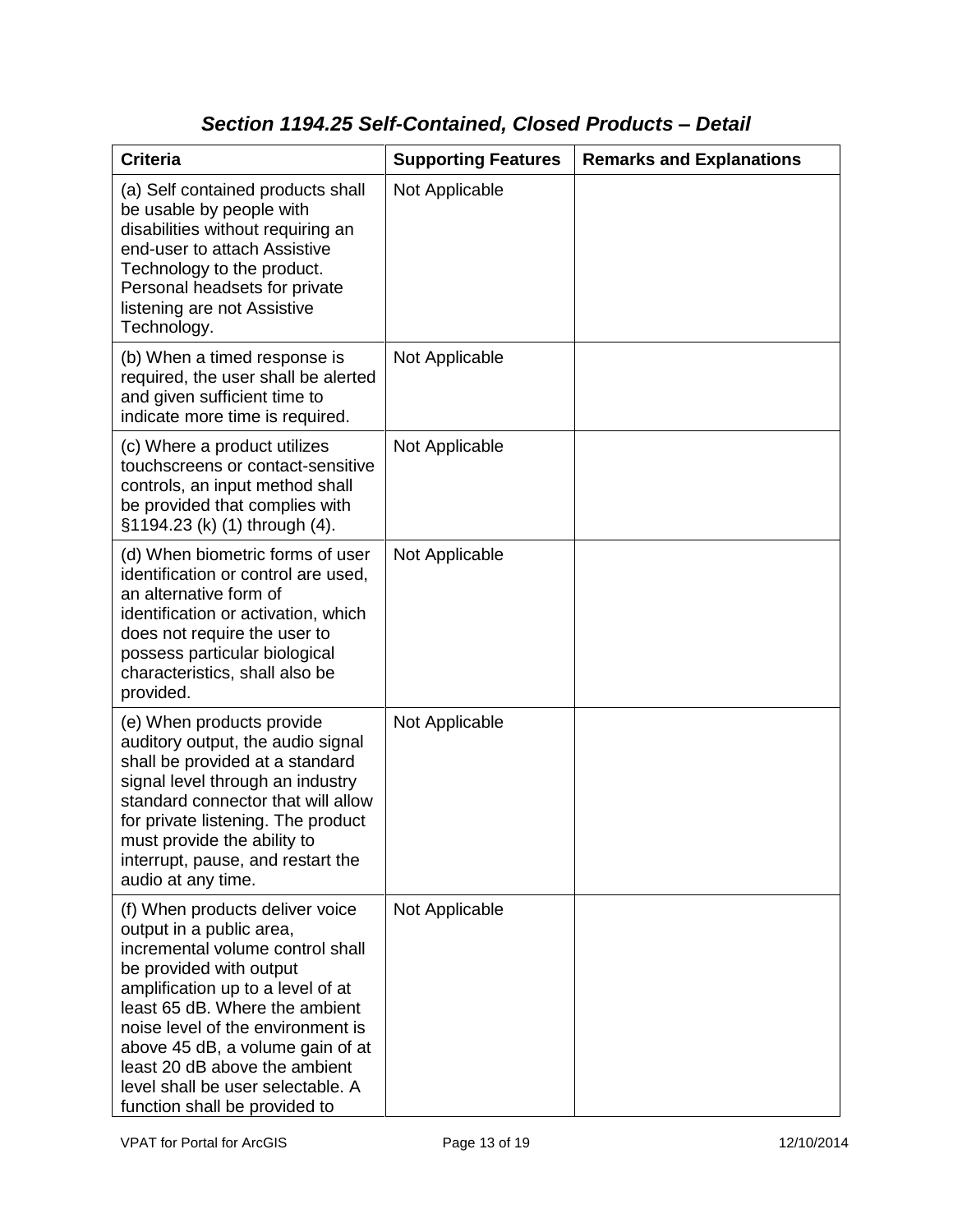| automatically reset the volume to<br>the default level after every use.                                                                                                                                                                                                                                                                                                                                                                                                                                                                                                           |                |  |
|-----------------------------------------------------------------------------------------------------------------------------------------------------------------------------------------------------------------------------------------------------------------------------------------------------------------------------------------------------------------------------------------------------------------------------------------------------------------------------------------------------------------------------------------------------------------------------------|----------------|--|
| (g) Color coding shall not be<br>used as the only means of<br>conveying information, indicating<br>an action, prompting a response,<br>or distinguishing a visual<br>element.                                                                                                                                                                                                                                                                                                                                                                                                     | Not Applicable |  |
| (h) When a product permits a<br>user to adjust color and contrast<br>settings, a range of color<br>selections capable of producing a<br>variety of contrast levels shall be<br>provided.                                                                                                                                                                                                                                                                                                                                                                                          | Not Applicable |  |
| (i) Products shall be designed to<br>avoid causing the screen to<br>flicker with a frequency greater<br>than 2 Hz and lower than 55 Hz.                                                                                                                                                                                                                                                                                                                                                                                                                                           | Not Applicable |  |
| (j) (1) Products which are<br>freestanding, non-portable, and<br>intended to be used in one<br>location and which have operable<br>controls shall comply with the<br>following: The position of any<br>operable control shall be<br>determined with respect to a<br>vertical plane, which is 48 inches<br>in length, centered on the<br>operable control, and at the<br>maximum protrusion of the<br>product within the 48 inch length<br>on products which are<br>freestanding, non-portable, and<br>intended to be used in one<br>location and which have operable<br>controls. | Not Applicable |  |
| $(j)(2)$ Products which are<br>freestanding, non-portable, and<br>intended to be used in one<br>location and which have operable<br>controls shall comply with the<br>following: Where any operable<br>control is 10 inches or less<br>behind the reference plane, the<br>height shall be 54 inches<br>maximum and 15 inches<br>minimum above the floor.                                                                                                                                                                                                                          | Not Applicable |  |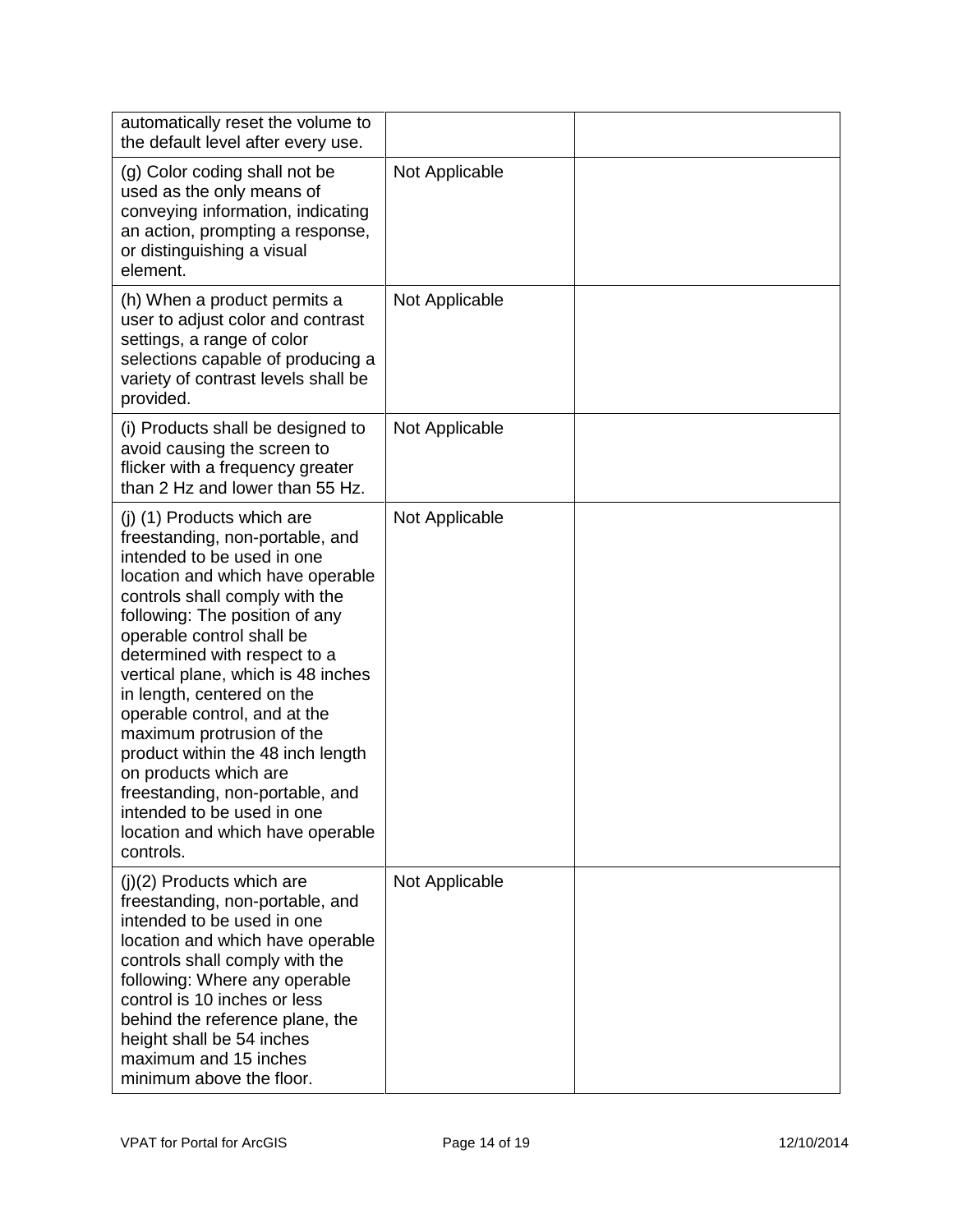| $(i)(3)$ Products which are<br>freestanding, non-portable, and<br>intended to be used in one<br>location and which have operable<br>controls shall comply with the<br>following: Where any operable<br>control is more than 10 inches<br>and not more than 24 inches<br>behind the reference plane, the<br>height shall be 46 inches<br>maximum and 15 inches<br>minimum above the floor. | Not Applicable |  |
|-------------------------------------------------------------------------------------------------------------------------------------------------------------------------------------------------------------------------------------------------------------------------------------------------------------------------------------------------------------------------------------------|----------------|--|
| $(i)(4)$ Products which are<br>freestanding, non-portable, and<br>intended to be used in one<br>location and which have operable<br>controls shall comply with the<br>following: Operable controls shall<br>not be more than 24 inches<br>behind the reference plane.                                                                                                                     | Not Applicable |  |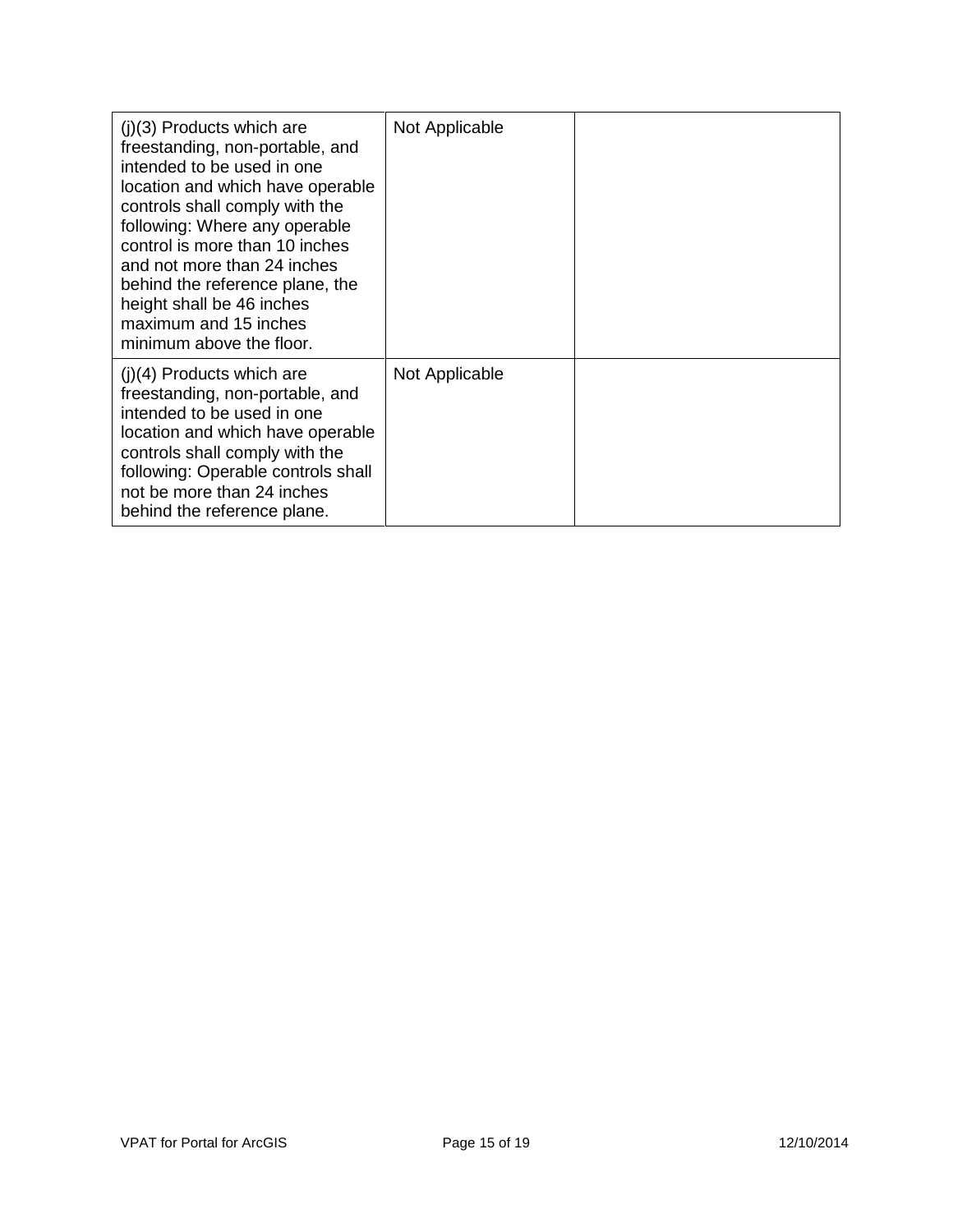| <b>Criteria</b>                                                                                                                                                                                                                                          | <b>Supporting Features</b> | <b>Remarks and Explanations</b> |
|----------------------------------------------------------------------------------------------------------------------------------------------------------------------------------------------------------------------------------------------------------|----------------------------|---------------------------------|
| (a) All mechanically operated<br>controls and keys shall comply<br>with §1194.23 (k) (1) through (4).                                                                                                                                                    | Not Applicable             |                                 |
| (b) If a product utilizes<br>touchscreens or touch-operated<br>controls, an input method shall<br>be provided that complies with<br>§1194.23 (k) (1) through (4).                                                                                        | Not Applicable             |                                 |
| (c) When biometric forms of user<br>identification or control are used,<br>an alternative form of<br>identification or activation, which<br>does not require the user to<br>possess particular biological<br>characteristics, shall also be<br>provided. | Not Applicable             |                                 |
| (d) Where provided, at least one<br>of each type of expansion slots,<br>ports and connectors shall<br>comply with publicly available<br>industry standards.                                                                                              | Not Applicable             |                                 |

## *Section 1194.26 Desktop and Portable Computers – Detail*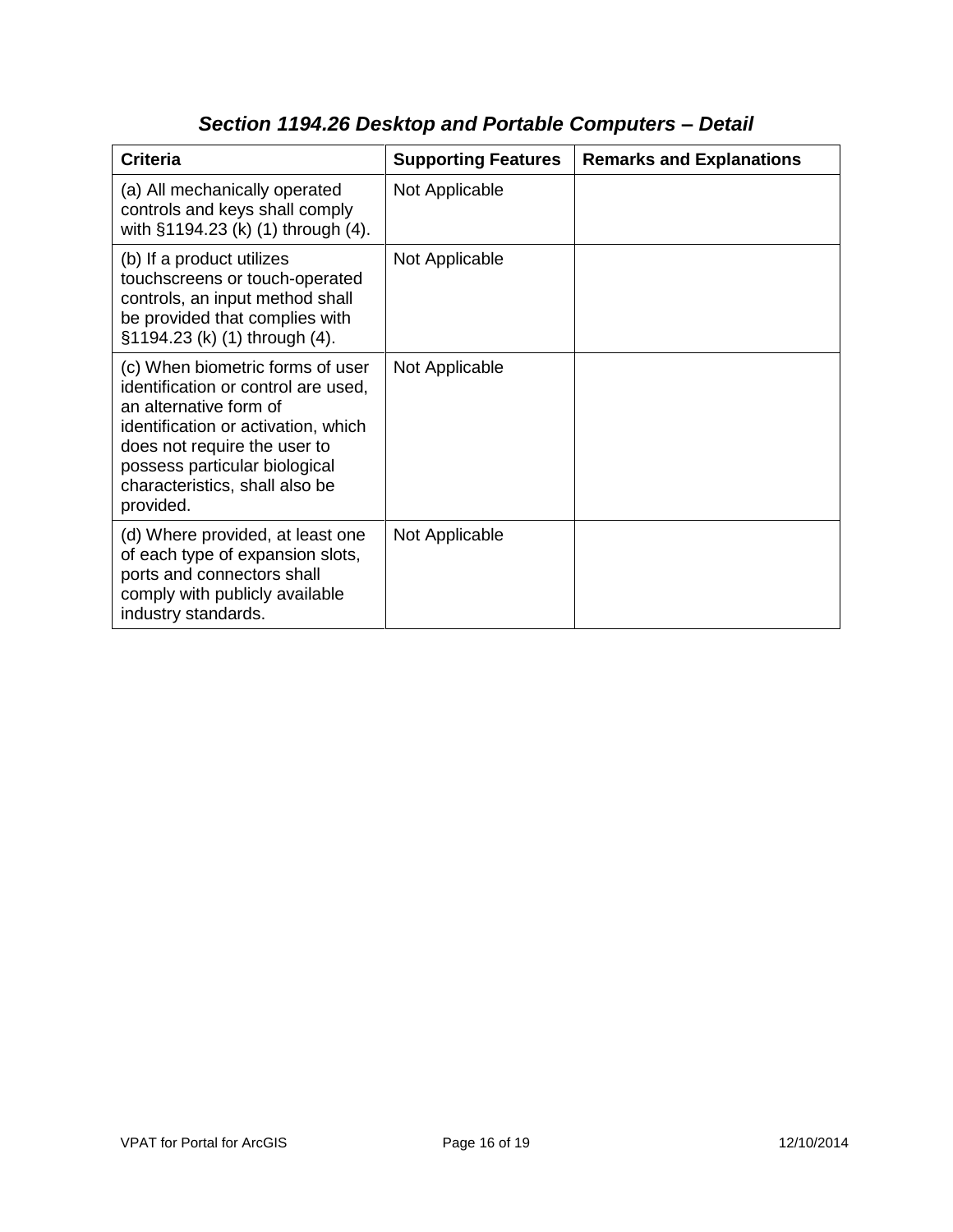| <b>Criteria</b>                                                                                                                                                                                                                                                                                                                        | <b>Supporting Features</b>                                           | <b>Remarks and Explanations</b>                                                                                                                                                                                                                                                                                                                                                                                                                                                                                     |
|----------------------------------------------------------------------------------------------------------------------------------------------------------------------------------------------------------------------------------------------------------------------------------------------------------------------------------------|----------------------------------------------------------------------|---------------------------------------------------------------------------------------------------------------------------------------------------------------------------------------------------------------------------------------------------------------------------------------------------------------------------------------------------------------------------------------------------------------------------------------------------------------------------------------------------------------------|
| (a) At least one mode of<br>operation and information<br>retrieval that does not require<br>user vision shall be provided, or<br>support for Assistive Technology<br>used by people who are blind or<br>visually impaired shall be<br>provided.                                                                                        | Supports when<br>combined with<br>compatible Assistive<br>Technology | Portal for ArcGIS can be used<br>by developers to build websites<br>with geospatial content. The<br>web developer may format<br>information so as to take<br>advantage of Assistive<br>Technology for the blind or<br>visually impaired through use of<br>the software.<br>Note: Portal for ArcGIS is<br>geographic information system<br>(GIS) technology that captures,<br>manages, and analyzes data<br>through digital maps. Some<br>aspects of a map or of GIS<br>software are inherently<br>visual/graphical. |
| (b) At least one mode of<br>operation and information<br>retrieval that does not require<br>visual acuity greater than 20/70<br>shall be provided in audio and<br>enlarged print output working<br>together or independently, or<br>support for Assistive Technology<br>used by people who are visually<br>impaired shall be provided. | Supports when<br>combined with<br>compatible Assistive<br>Technology | Portal for ArcGIS supports<br>Assistive Technology for the<br>client. For example, a website's<br>map window may have zoom<br>features, scale changes, or a<br>magnifier window to make the<br>output more usable by the<br>visually impaired.                                                                                                                                                                                                                                                                      |
| (c) At least one mode of<br>operation and information<br>retrieval that does not require<br>user hearing shall be provided, or<br>support for Assistive Technology<br>used by people who are deaf or<br>hard of hearing shall be provided.                                                                                             | Supports                                                             | There is no reliance on hearing<br>to operate.                                                                                                                                                                                                                                                                                                                                                                                                                                                                      |
| (d) Where audio information is<br>important for the use of a<br>product, at least one mode of<br>operation and information<br>retrieval shall be provided in an<br>enhanced auditory fashion, or<br>support for assistive hearing<br>devices shall be provided.                                                                        | Not Applicable                                                       | There is no reliance on hearing<br>to operate.                                                                                                                                                                                                                                                                                                                                                                                                                                                                      |

*Section 1194.31 Functional Performance Criteria – Detail*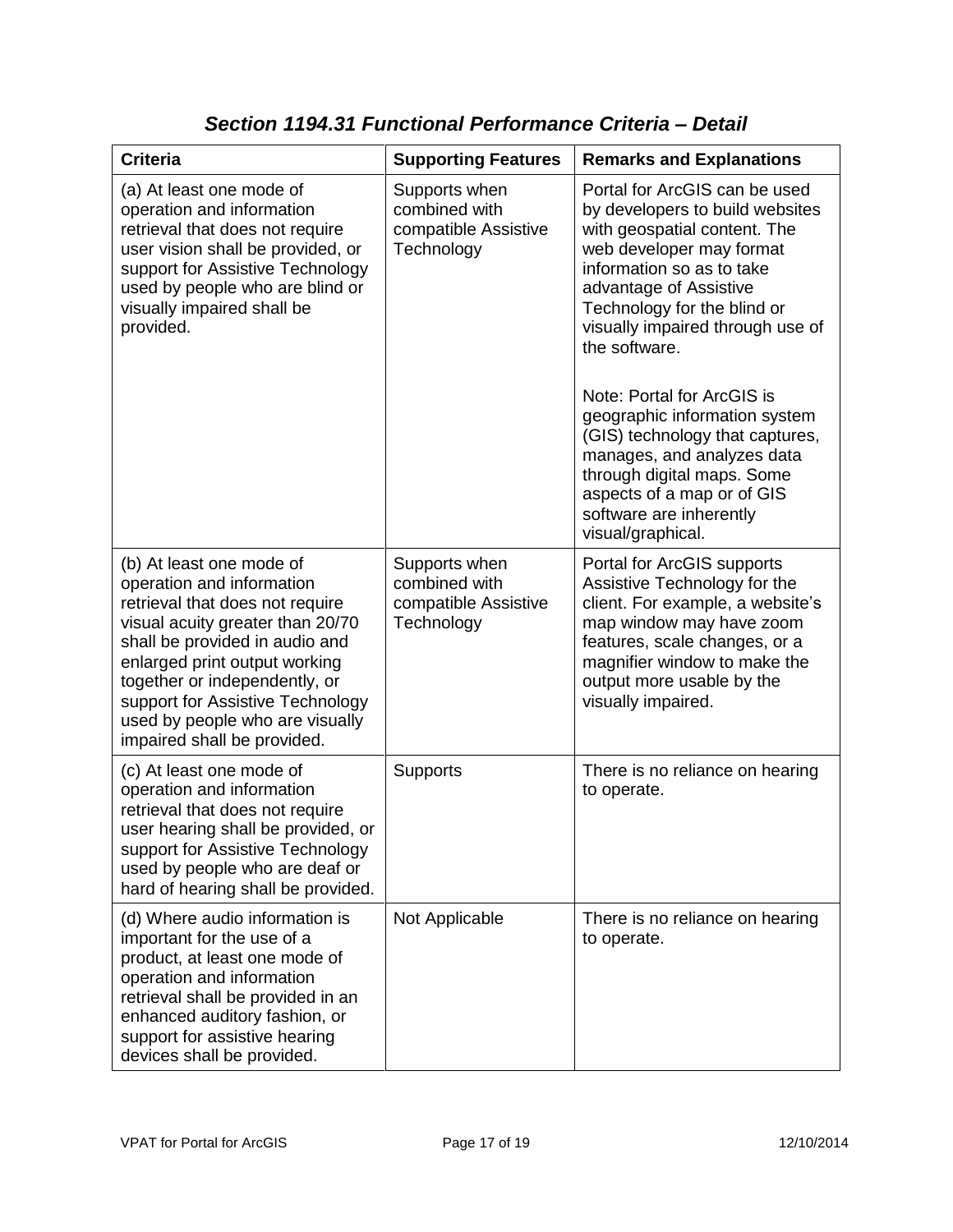| (e) At least one mode of<br>operation and information<br>retrieval that does not require<br>user speech shall be provided, or<br>support for Assistive Technology<br>used by people with disabilities<br>shall be provided. | <b>Supports</b> | There is no reliance on speech<br>to operate.                                                                                                                                                                               |
|-----------------------------------------------------------------------------------------------------------------------------------------------------------------------------------------------------------------------------|-----------------|-----------------------------------------------------------------------------------------------------------------------------------------------------------------------------------------------------------------------------|
| (f) At least one mode of operation<br>and information retrieval that<br>does not require fine motor<br>control or simultaneous actions<br>and that is operable with limited<br>reach and strength shall be<br>provided.     | <b>Supports</b> | Operation and information<br>retrieval is dependent on<br>operating system settings and<br>configurations. The software<br>supports operating systems and<br>configurations designed to assist<br>users with accessibility. |